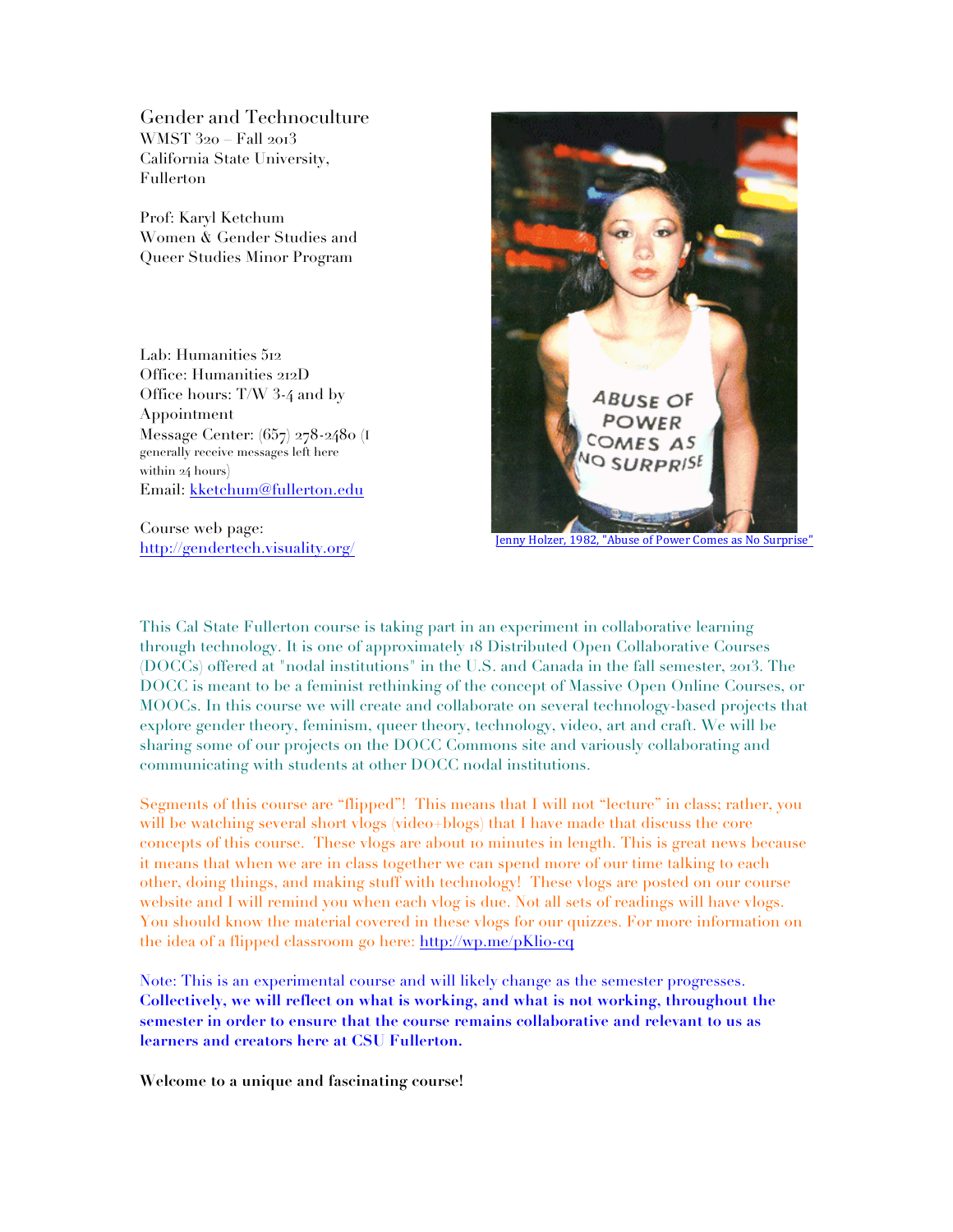*Gender*, as a complex and varied social, cultural and embodied experience, and *technoculture*, as the technologically mediated world of digital images, sounds, and experiences, inflect each other in many provocative and fascinating ways. In this course we will be looking at these inter-relationships and we will be thinking about the ways in which they may extend, shape and delimit our ability to interact, play, work and create. We will also be exploring the possibilities of using technology oppositionally -- to signify against some of the very ideas it seems to rely upon for intelligibility: objectivism, "progress," science, modernity and virtuality.

This course takes shape through our collaboration both within class and with the online FemTechNet DOCC community. Our time together will be spent wading through some fascinating ideas about technology, feminism and gender that are loosely grouped under ten general themes: Labor (or Labour) Sexualities Race Difference Body Machine System Place Infrastructure

Archive Transformation

As we explore these themes, we will also be creating great "stuff" with the various forms of technology available to us both in and outside of our lab. Some of this technology will be familiar to you, some will not; we will all work to support each other in learning these new technologies and in pushing them and ourselves to imagine what is possible through and within them. I assume of each of you a high level of motivation and the ability to be selfdirected in your approach to our various course projects.

Our class time will alternate between lab, studio (making stuff!) and discussion formats, depending on what ideas we are exploring each week. In order to be successful in this course you must make connections between the theory presented (readings, discussions, vlogs, video dialogues) and the technologies we are learning (lab and studio). Your active and bold participation is a requirement of this course – indeed; it is the most important requirement of this course! During the semester I expect you to contribute your own ideas and arguments to all our discussions and to be willing to take the risks such contributions require! Again, BE BOLD!!!

Lab Time: The last half of our class time will generally be lab time. Our class lab time may either be structured, meaning we will be working either individually or as a group to learn the different software programs, or, it may be un-structured. Un-structured, or "open," lab time will be devoted to planning, making, and creating. During these un-structured lab times, I am available to work with you individually, to brainstorm with you and, to problem solve. I also expect that each of you will extend yourself to fellow classmates during this time, offering help whenever you can! *Attendance during all lab time is mandatory.*

Prerequisite: completion of G.E. Category III.B.1, 2

## Accessibility:

If you require accommodations due to a learning difference or disability, please email me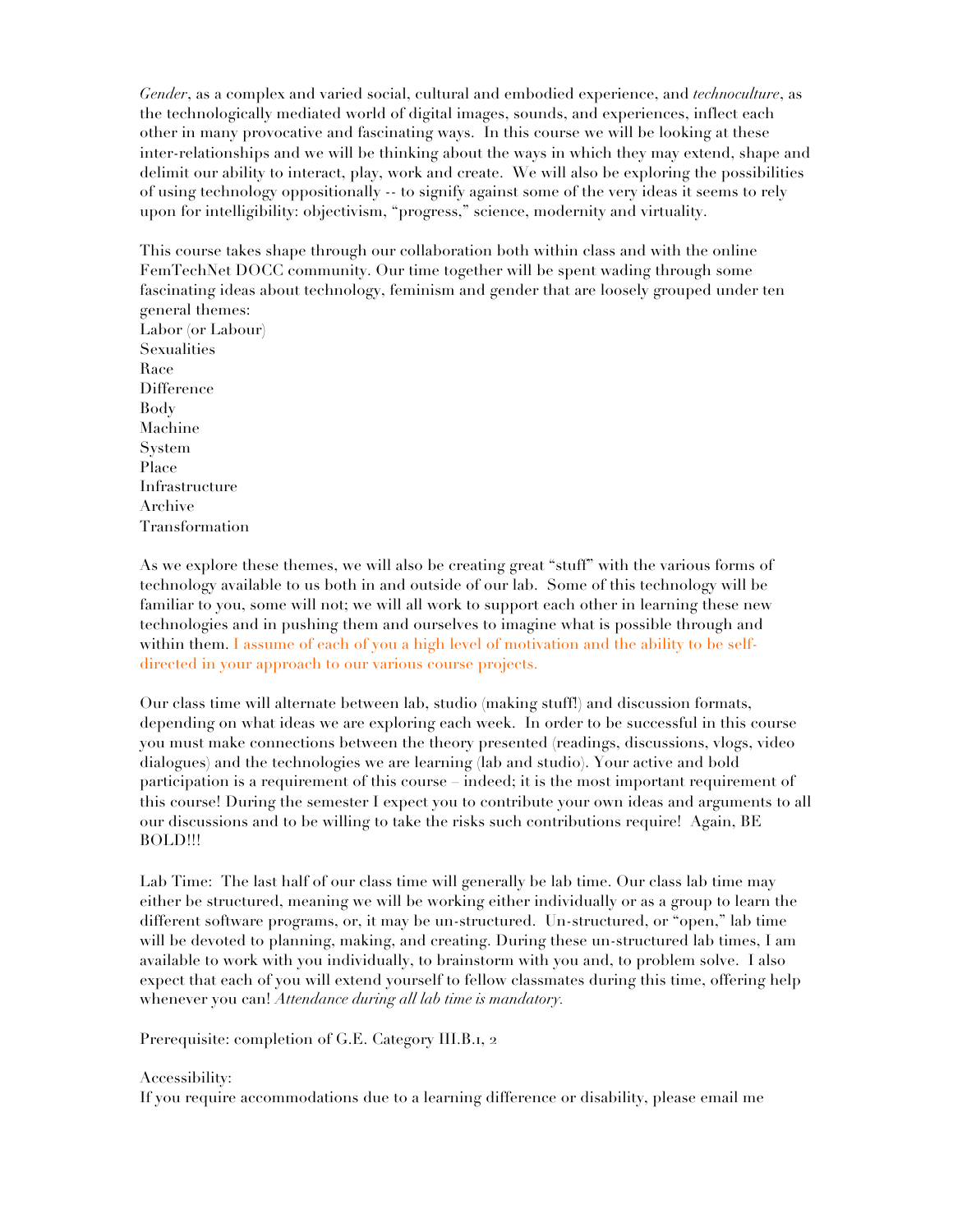immediately. I am committed to making this course accessible for every student. Also, please note that the Office of Disability Support Services is available to help with this process: 714-278- 3317 or www.fullerton.edu/disabledservices/

Classroom emergencies: In case an emergency disrupts our course schedule, I will communicate with you via your campus email account. In such an event, your final grade will be based on all assignments submitted prior to the emergency.

Class Materials:

Flash drive (required) – You will need a flash drive [aka: thumb drive, USB drive, memory stick] for this class. These are available from the CSUF Bookstore, or any store that carries office supplies. Please bring your flash drive to every class meeting.

*Access to* a digital still and video camera (you need not OWN a camera . . . just have access to one!) – a cell phone camera will work just fine. See me if this is a problem as I have several I can check out to students.

Earbuds (required) – Please bring these to every class meeting

The CSUF Student Adobe Creative Suite (\$40.) available here: https://apps.fullerton.edu/E-Licensing/default.aspx?ReturnUrl=%2fE-Licensing%2fgetstudentlicense.aspx&cookie\_test=true

Grading: Participation (including Facebook posts) = 20pts Photoshop Gallery = 15pts Keyword Video = 15pts DOCC "Key Learning Projects" assignment of your choice (your final course project) = 20pts Quizzes = 30pts

| <b>Highest</b> | Lowest  | Letter |
|----------------|---------|--------|
| 100.00 %       | 93.00 % | A      |
| 92.99 %        | 90.00 % | А-     |
| 89.99 %        | 87.00 % | $B+$   |
| 86.99 %        | 83.00 % | в      |
| 82.99 %        | 80.00 % | в-     |
| 79.99 %        | 77.00 % | $C+$   |
| 76.99 %        | 73.00 % | c      |
| 72.99 %        | 70.00 % | C-     |
| 69.99 %        | 67.00 % | D+     |
| 66.99 %        | 60.00 % | D      |
| 59.99 %        | 0.00%   | F      |

The sum of these grades  $= x/100$ . This course will utilize the  $+/-$  grading scale. Final grades will be determined according to the breakdown below:

Participation (20pts): This is a discussion-based course requiring a great deal of active learning and peer interaction, and you will be graded on your in-class participation. "Participation" means substantial verbal discussion with the other members of the class and active involvement with in-class work. You will also be evaluated on your preparation for participation each week.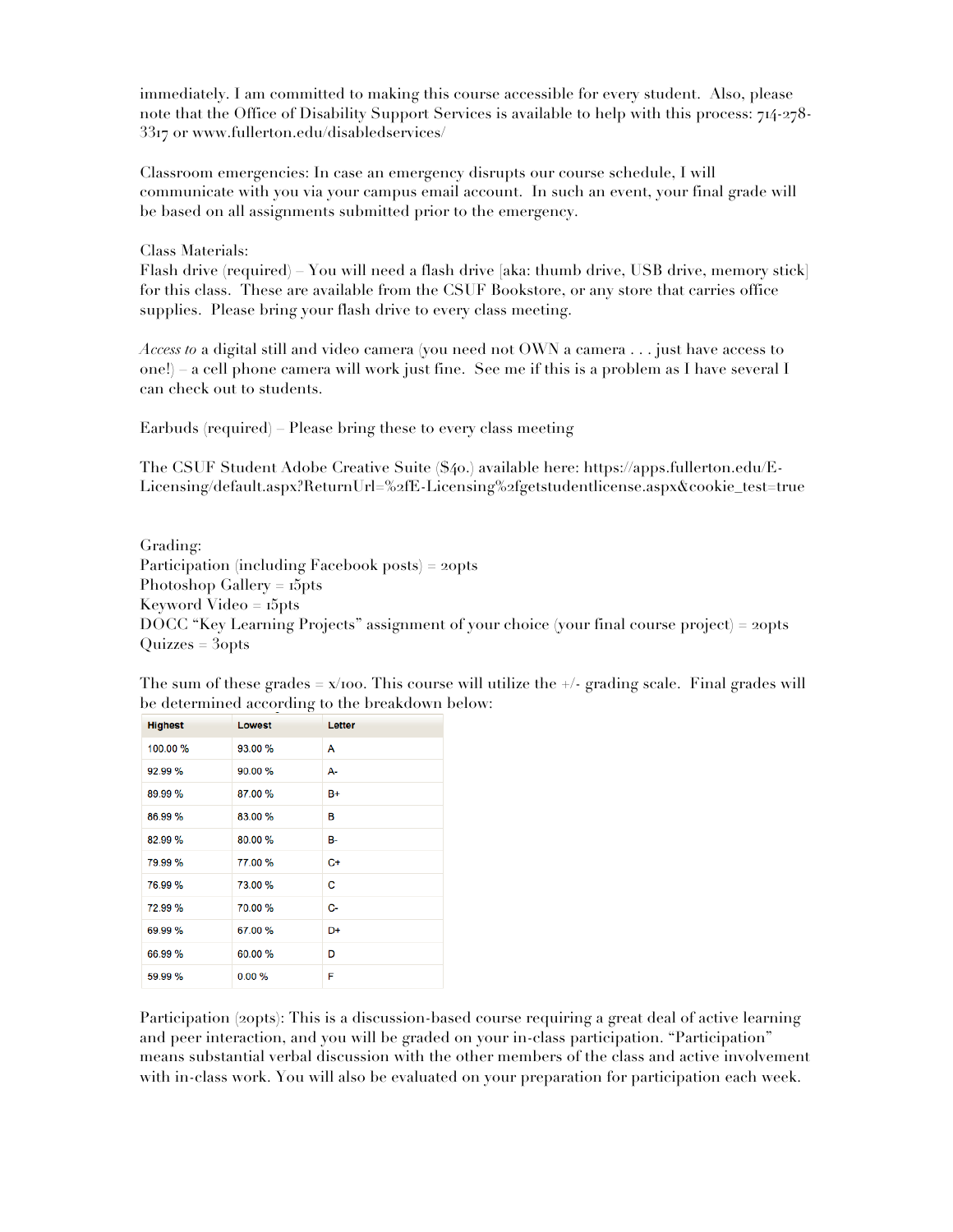"Preparation" includes coming to class prepared for that day's work, having done the assigned reading and assigned homework *and having spent some time thinking about the ideas presented.* 

Assignments: You have 3 assignments in this course.

## #1 - Photoshop Gallery (15pts):

For this project you will be creating 2 image collages in Photoshop and posting these online along with some accompanying theory-based description and analysis. We will create a set of guidelines for this assignment as a group.

## #2 - 1 Keyword Video (15pts):

You will each be doing I short "keyword video." You can find more information on this assignment here: http://visuality.org/genderandtechnoculture/docc\_keyword\_videos.html and on the FemTechNet DOCC here: http://femtechnet.newschool.edu/key-word-videos You will have the option to work on your video collaboratively, with one or more people from our class, one or more students from our DOCC or, as an individual. We will create a set of guidelines for this assignment as a group.

*\*Please do not worry if you have never created a video before—the technology is easy!* 

#3 - 1 project of your choice from the 5 DOCC "Key Learning Projects" assignments (20pts): Your final course project should be one of the 5 options listed under "Key Learning Projects" on the FemTechNet DOCC site here: http://femtechnet.newschool.edu/key-learning-projects You are also required to turn in a theory-based description and analysis of this final project. We will create a set of guidelines for this assignment as a group.

# Quizzes (30pts)

Each of these will be short-answer and will cover the readings, vlogs and any other materials due that day. I will be grading these based on how well you demonstrate your understanding of the ideas discussed within that week's assignments. These quizzes will be averaged and that number is worth 30 points, or 30% of your course grade.

Learning Goals and Outcomes:

- Developing critical thinking skills
- Developing internet and computer skills
- Understanding the issues raised by the convergence of gender, race, and technology
- Analyzing multiple technologies within gendered cultural contexts
- Integrating critical thinking and writing skills through a gendered lens

Course Catalogue Description: Prerequisite: completion of General Education Category III.B, Introduction to Arts and Humanities. Examines current technologies and their relationship to gender issues, combining theoretical considerations with practical applications. Students will learn some basic technologies to use as tools for their projects. Units: (3)

## **Course Reading and Assignment Schedule:**

\* All readings are due in class on the date under which they are listed.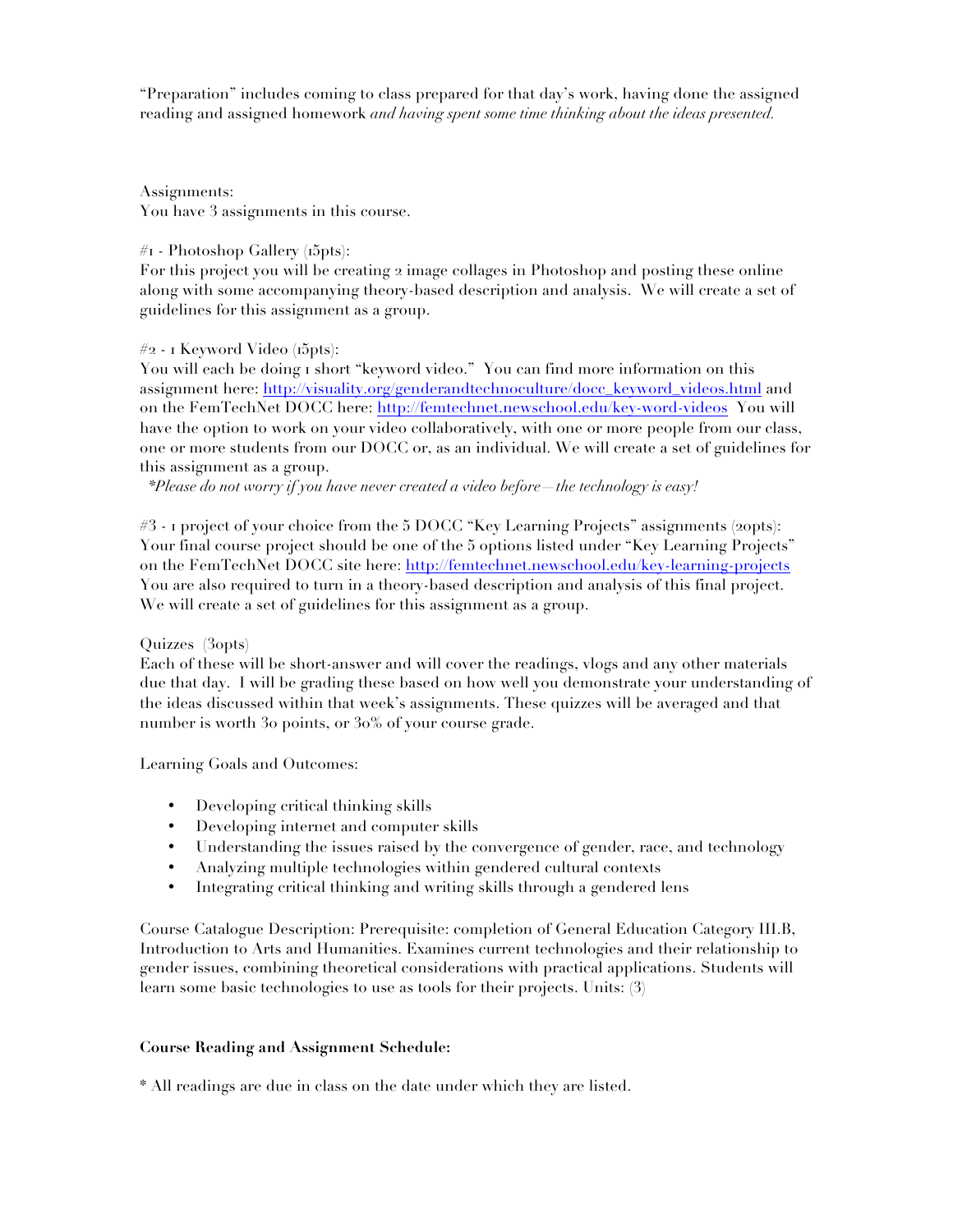*\*\* This syllabus and schedule will adapt and evolve based on group interests, current events, and time constraints!*

Aug 27 & 28: The What/Why/Who of Gender Theory??? And, *What the heck is a DOCC???* Review syllabus, questions, TITANium site and FemTech DOCC Commons

Sept 3 & 4: Introductions, DOCCs & Gender Studies 101 Reading: FemTechNet FAQ

Spender, Dale. "Language and Reality: Who Made the World?" The Routledge Language and Cultural Theory Reader. Ed. Tony Crowly and Alan Girvin Lucy Burke. The Politics of Language. London: Routledge, 1980. 145-53.

Cannon, Robert Alan Brookey and Kristopher L. "Sex Lives in Second Life." Gender, Race and Class in Media. Ed. Gail Dines and Jean M. Humez. Los Angeles: Sage, 2011. 571-82.

Gender Studies 101 Some key terms and basic principles . . . *great stuff!*

Discussion: What is a Feminist? What is "Cyberfeminism"?

Lab: *Second Life*

Sept 10  $\&$  11: THEME: The Histories of Sexuality, Gender and Identity Online Reading: Stone, Sandy. "Split Subjects, Not Atoms; or, How I Fell in Love with My Prosthesis." The Cyborg Handbook. Ed. Chris Hables Gray. New York: Routledge, 1995. 393-406.

Turkle, Sherry. "Tinysex and Gender Trouble." Sex/Machine: Readings in Culture, Gender and Technology. Ed. Patrick D. Hopkins. Bloomington: Indiana University Press, 1995. 395-416.

Washington Post article "Does Virtual Reality Need a Sheriff?"

Bodies in Classrooms: Feminist Dialogues on Technology, Part I: http://dmlcentral.net/blog/lizlosh/bodies-classrooms-feminist-dialogues-technology-part-i

 $Vlog(s)$ :

Please view both vlogs linked below, "Thoughts on the Readings by Stone and Turkle!"

Lab: Second Life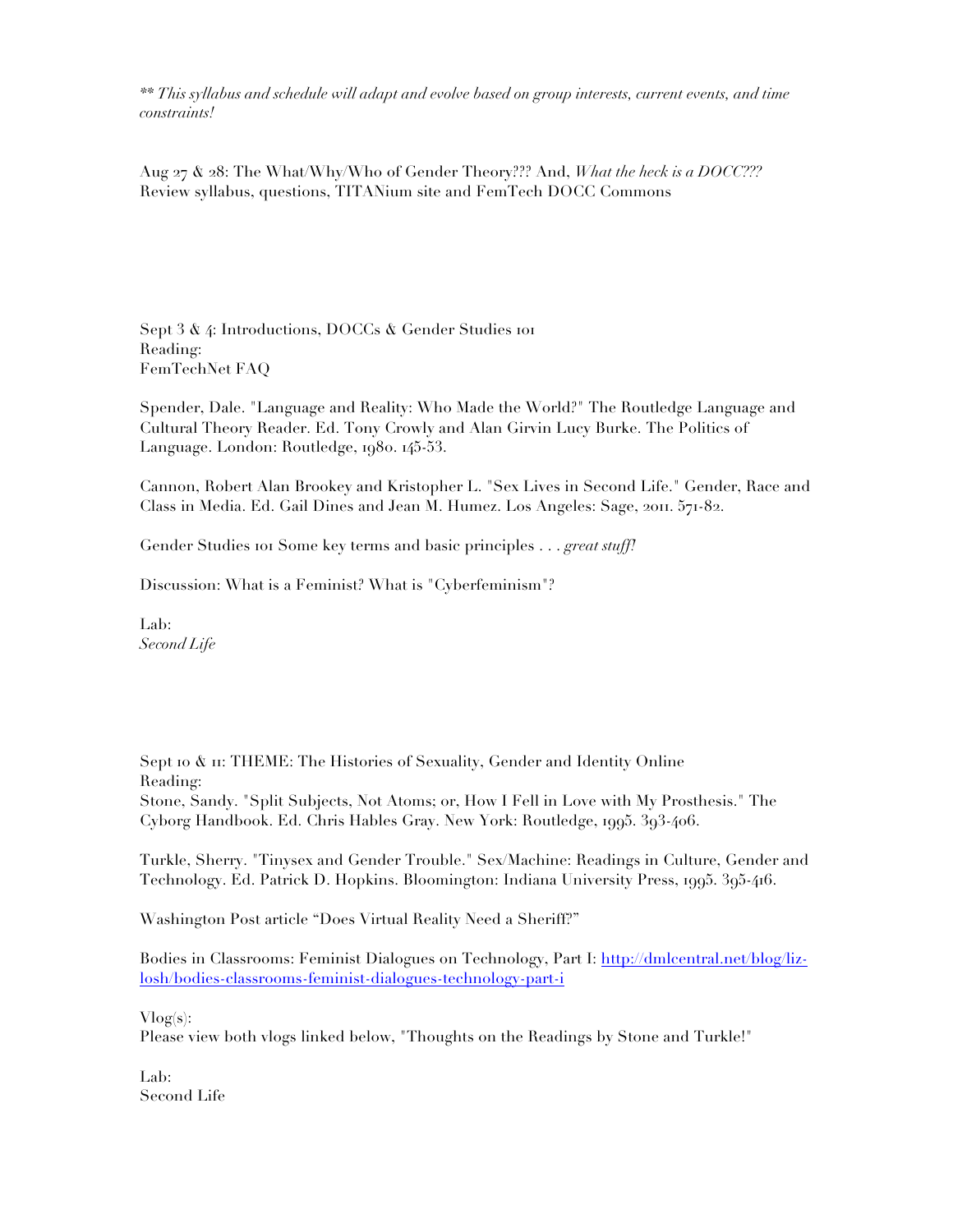SL Quick Start Guide Places in Second Life to check out!

Sept 17  $\&$ 18: Theme: Technology and Vision Reading: Kember, Sarah. Virtual Anxiety: Photography, New Technologies and Subjectivity. New York: Redwood Books, 1998. Chap 1 – The Shadow of the Object: Photography and Realism.

Bartky, Sandra Lee. *Foucault, Femininity and the Modernization of Patriarchal Power.* Conboy, Katie, Nadia Medina, and Sarah Stanbur Eds.y. Writing on the Body : Female Embodiment and Feminist Theory. A Gender and Culture Reader. New York: Columbia University Press, 1997.

Please go through this Index of Kember-related Images

"Photo Tampering Throughout History," On the Four  $\&$  Six site—a company specializing in "*image forensics*" http://www.fourandsix.com/photo-tampering-history/ \*peruse the entire image archive but pay particular attention to the more recent fakes on page  $\pi \& 12!$ 

 $Vlog(s)$ : Please view all three vlogs linked below "Thoughts on "The Shadow of the Object: Photography & Realism" I and II and, "Thoughts on Visual Theory!"

Video: *Extreme Photoshop* (we will watch this together in-class)

Lab: Photoshop "Content Aware" tutorial "Puppet Warp" tutorial--cool stuff!!!

Sept 24 & 25: DOCC Video Dialogue Theme 1: "Labor: History of the Engagement of Feminism & Technology" - Judy Wacjman interviewed by Anne Balsamo

Reading:

Balsamo, Anne Marie. "Gendering The TechnologicalImagination," Designing Culture : The Technological Imagination at Work. Durham NC: Duke University Press, 2011.

Wajcman, Judy. "Feminist Theories of Technology." Cambridge Journal of Economics (2009).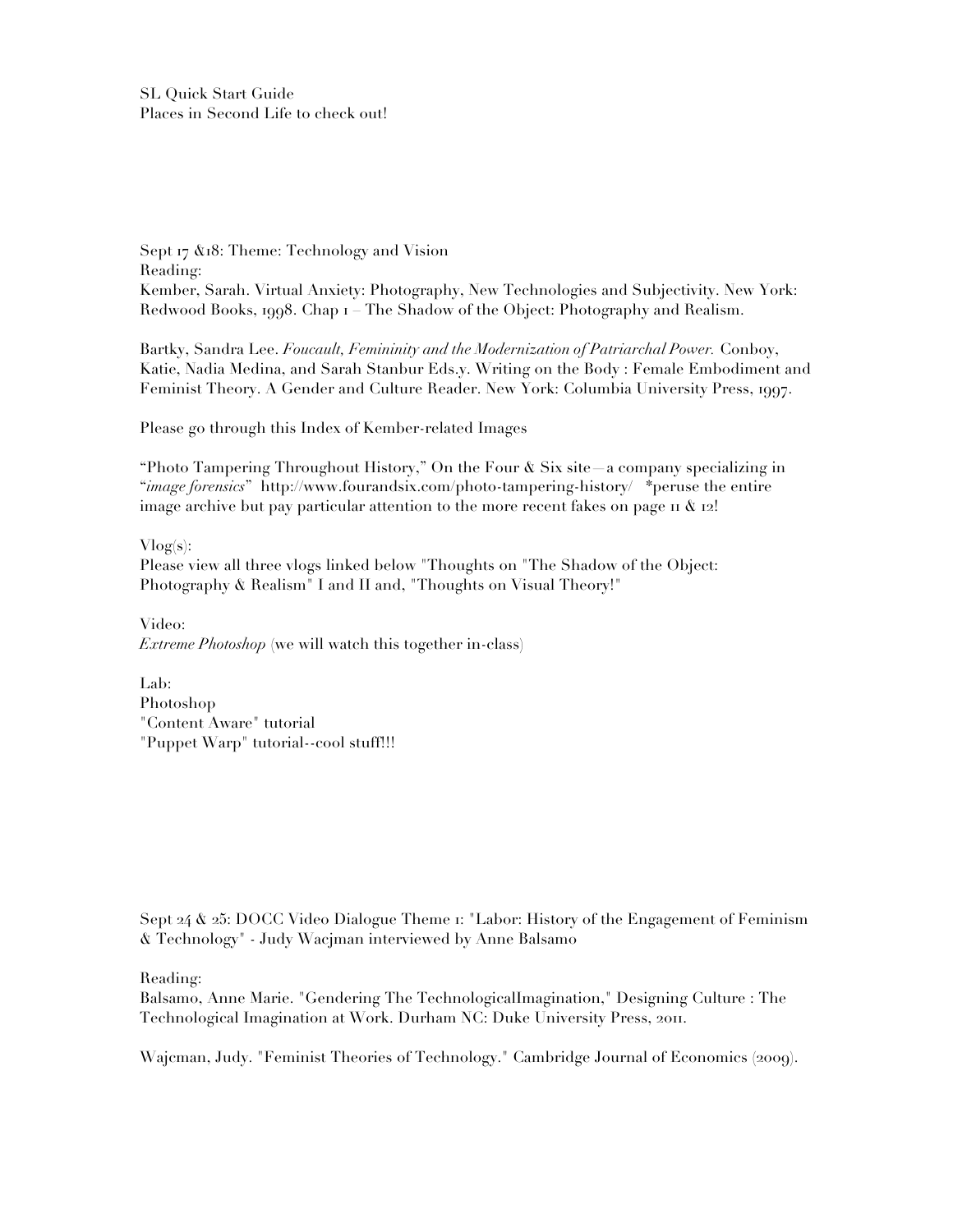Lab: Photoshop

Oct 1 & 2: DOCC Video Dialogue Theme 2: "Sexualities" - Faith Wilding and Julie Levin Russo

Reading:

Amy Adele Hasinoff, "Sexting as Media Production: Rethinking Social Media and Sexuality," New Media & Society, 2012.

Halberstam, Judith. "Automating Gender: Postmodern Feminism in the Age of the Intelligent Machine." Sex/Machine: Readings in Culture, Gender and Technology. Ed. Patrick D. Hopkins. Bloomington: Indiana University Press, 1991. 468-83.

"F. Wilding: Where Is Feminism in Cyberfeminism." Accessed September 2, 2013. http://www.obn.org/cfundef/faith\_def.html.

 $Vlog(s)$ :

Please view both vlogs linked below, "Thoughts on "Automating Gender" by Judith Jack Halberstam!"

Lab: Photoshop

Oct 8 & 9: Photoshop Gallery Assignment due in class TODAY! DOCC Video Dialogue Theme 3: "Race" - Lisa Nakamura and Maria Fernandez

Reading:

Nakamura, L. (2009). Don't Hate the Player, Hate the Game: The Racialization of Labor in World of Warcraft. Critical Studies in Media Communication, 26, 128-144. "29 Cyberfeminism, Racism, Embodiment." Accessed September 2, 2013. http://refugia.net/domainerrors/DE1b\_cyber.pdf.

Rayvon Fouché, "Say It Loud, I'm Black and I'm Proud: African Americans, American Artifactual Culture, and Black Vernacular Technological Activity," American Quarterly 58:3(2006), 639--661.

Read about "Black Girls Code" HERE: http://www.blackgirlscode.com/what-we-do.html

Watch "Black Girls Code" mini documentary before coming to class today! Here's a link: http://youtu.be/hgXlofX68eM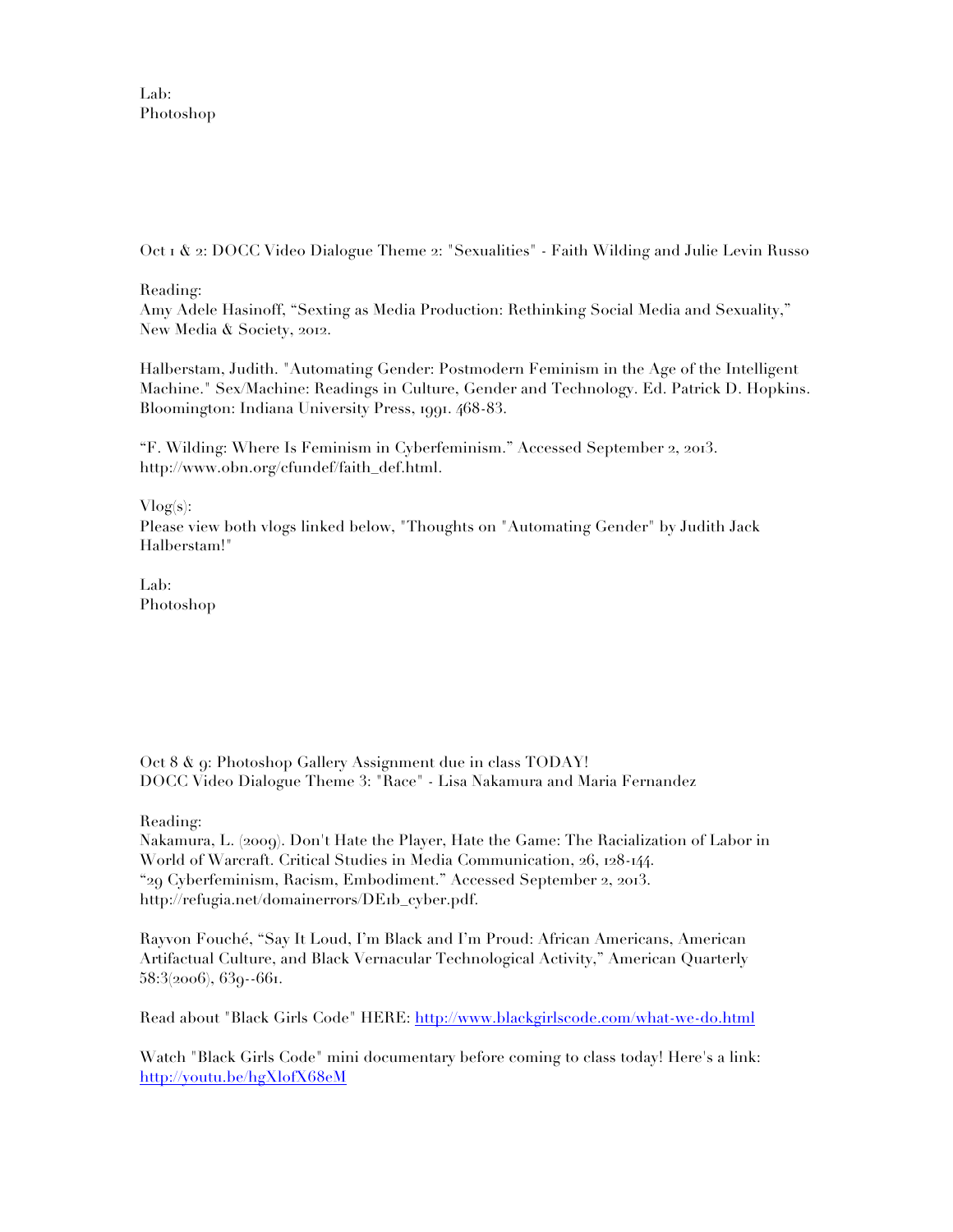Lab: Video Editing - Camtasia

Oct 14 & 15: DOCC Video Dialogue Theme 4: "Difference" - Shu Lea Cheang and Kim Sawchuk

Reading: Beth Coleman, "Race as Technology," Camera Obscura 70, Vol 24, Num 1 (2009): pp. 176- 206

Ketchum, Karyl E. "Facegen and the Technovisual Politics of Embodied Surfaces." Women's Studies Quarterly 37.Special Issue: Technologies (2009): 183-99. *Excerpt from* Eubanks, Virginia. Digital Dead End : Fighting for Social Justice in the Information Age. Cambridge, Mass.: MIT Press, 2011.

Vlog: Please view the vlog linked below, "Thoughts on Spectatorship, Power and Knowledge."

For Discussion: Keyword videos due Oct 12 & 13!! Youtube on the "Kulashov Effect" *\*\*View projects from previous semesters and the DOCC\*\** Principles of Film Theory Guide Youtube on film techniques

Lab:

Facegen Software – bring in three pictures of yourself for use in Facegen (one straight on, one right profile, one left profile). You can also download you own copy of the Facegen Modeller (PC version only) HERE: http://www.facegen.com/downloads.htm

Oct 22 & 23: DOCC Video Dialogue Theme 5: "Body"

Reading: Clare, Eli. "Gawking Gaping Staring." Gay and Lesbian Quarterly 9. (2007): pp. 257–61.

Jack Halberstam, "Technotopias: Representing Transgender Bodies in Contemporary Art," In A Queer Time and Place: Transgender Bodies, Subcultural Lives (NYU Press, 2005)

"Judith Butler: Bodies in Alliance and the Politics of the Street | Eipcp.net." Accessed September 2, 2013. http://eipcp.net/transversal/1011/butler/en.

austo-Sterling, Anne. Sexing the Body. New York: Basic Books, 2000. Chap 3, "Of Gender and Genitals" pg 45-77.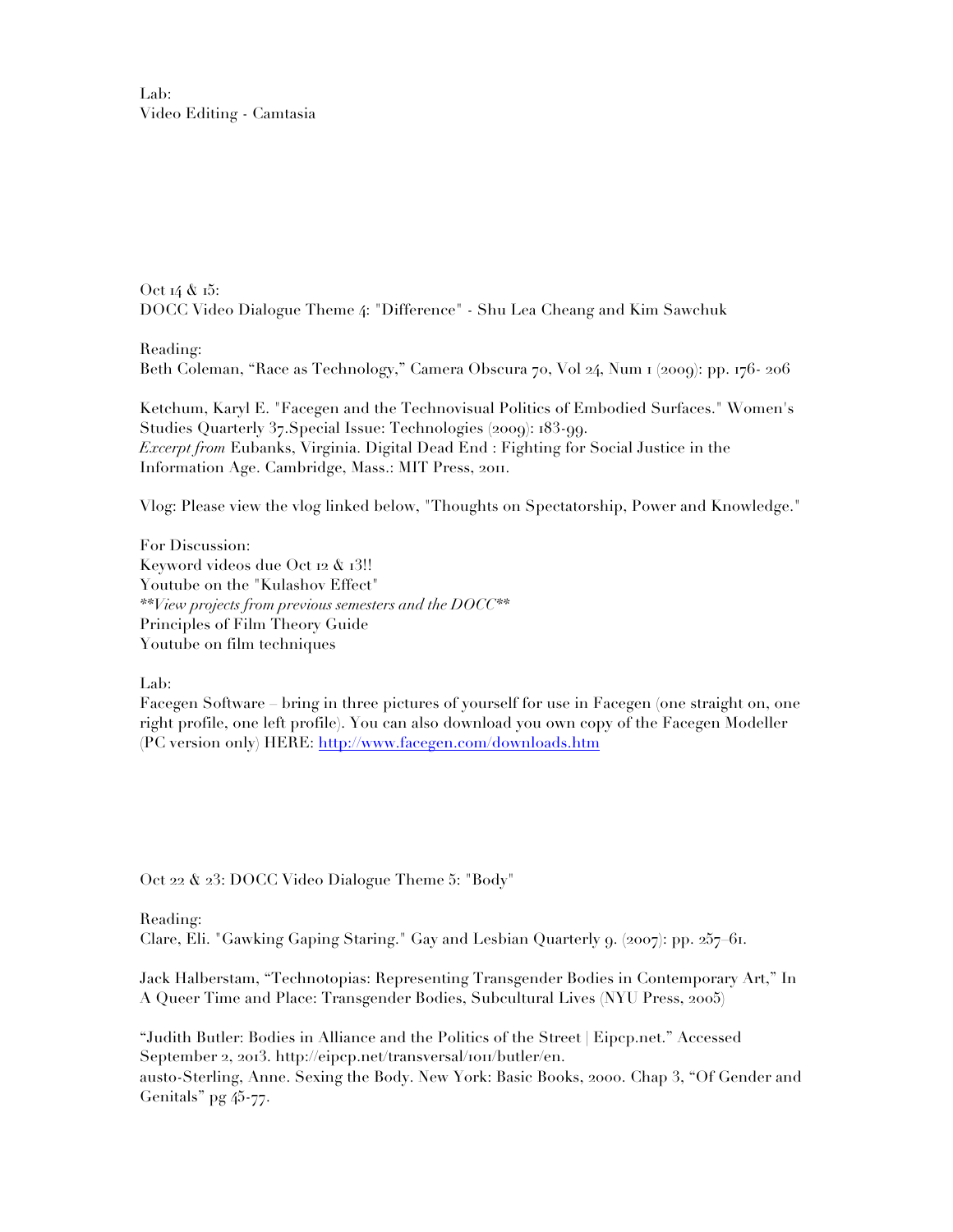Knafo, Danielle. "Castration and Medusa: Orlan's Art on the Cutting Edge." Studies in Gender and Sexuality.10 (2009): 142-58.

Ayers, Robert. "Serene and Happy and Distant: An Interview with Orlan." The Cybercultures Reader. Ed. David Bell and Barbara M. Kennedy. Second ed. New York: Routledge, 2000.

Armstrong, Rachel. "Anger, Art and Medicine: Working with Orlan." The Cyborg Experiments: The Extensions If the Body in the Media Age. Ed. Joanna Zylinska. Technologies: Studies in Culture and Theory. London: Continuum, 2002. 172-80 Film: *Intersexion* [68 min.] Lab: Camtasia

Oct 29 & 30: DOCC Video Dialogue Theme 6: "Machine" - Wendy Chun and Kelly Dobson

Reading:

Fouché, Rayvon. "Aren't Athletes Cyborgs?: Technology, Bodies, and Sporting Competitions." WSQ: Women's Studies Quarterly 40, no. 1 (2012): 281–293. doi:10.1353/wsq.2012.0002.

Haraway, Donna. "A Cyborg Manifesto Science, Technology, and Socialist-Feminism in the Late Twentieth Century," in Simians, Cyborgs and Women: The Reinvention of Nature. New York: Routledge, 1991, pp.149-181.

Cross, Jamie. "Technological Intimacy: Re-engaging with Gender and Technology in the Global Factory." Ethnography 13, no. 2 (June 1, 2012): 119–143. doi:10.1177/1466138111410621. Please look At Kelly Dobson's work here: http://web.media.mit.edu/~monster/ Be sure to watch the video documentation of her work entitled, "Blendie"!

Film: *"Unmanned"* (22 min.) We will watch this in class.

Video: "*Collateral Murde*r" We will watch this in class.

Lab: Camtasia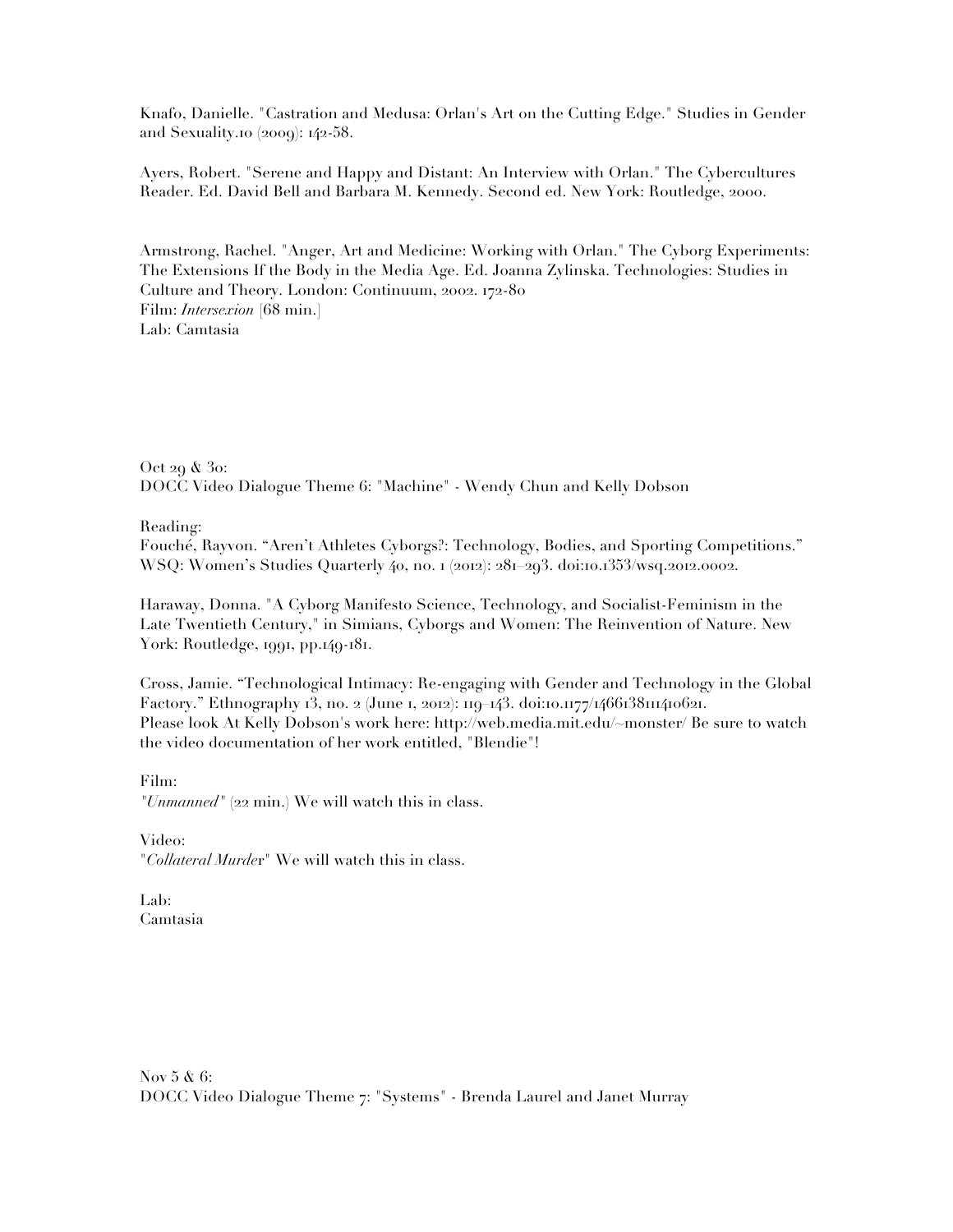Reading:

Janet Murray: "Toward a Cultural Theory of Gaming: Digital Games and the Co-Evolution of Media, Mind, and Culture," Popular Communication, 4(3), 185-202, 2006.

Brenda Laurel: "Design from the Heart," in Women, Art and Technology, Judy Malloy, ed., MIT Press, 2003.

Film: The Beauty Academy of Kabul (74 min) *We will watch this together in-class.*

Nov 12 & 13: Keyword Videos due in class TODAY!!! DOCC Video Dialogue Theme 8: "Place" - Livestream: Radhika Gajjala and Sharon Irish

Reading:

Radhika Gajjala, "Placing South Asian Digital Diasporas in Second Life," The Handbook of Critical Intercultural Communication, Thomas K. Nakayama and Rona Tamiko Halualani, eds. Blackwell Publishing Ltd., 2010.

Coco Fusco "Who's Afraid of Yoani Sánchez" Huffington Post Mimi Thi Nguyen, The Biopower of Beauty: Humanitarian Imperialisms and Global Feminisms in an Age of Terror Signs 36: 2 (Winter 2011), 359--383 University of Illinois, Urbana-- Champaign

Juan Cole and Shahin Cole, "An Arab spring for women - Le Monde diplomatique - English edition", April 26, 2011, http://mondediplo.com/openpage/an-arab-spring-for-women

Mona El-Naggar, "Equal Rights Takes to the Barricades - NYTimes.com", February 1, 2011, http://www.nytimes.com/2011/02/02/world/middleeast/02iht-letter02.html?\_r=1

Video:

"Egypt: The viral vlog of Asmaa Mahfouz that helped spark an uprising – Boing Boing", February 2, 2011, http://boingboing.net/2011/02/02/egypt-the-viral-vlog.html \*\*\*(Please watch this BEFORE coming to class)

## $Vlog(s)$ :

Please view the vlog linked below, "Thoughts on Social Media & the Arab Spring!"

Film:

"Forbidden Voices: How to Start a Revolution with a Computer" (96 min) *We will watch this together in-class.*

For Discussion: UCLA's Hypercities Project on Egypt Youtube on UCLA's Iran Hypercities Project Hypercities Project, Tehran the day Neda Agha-Soltan was murdered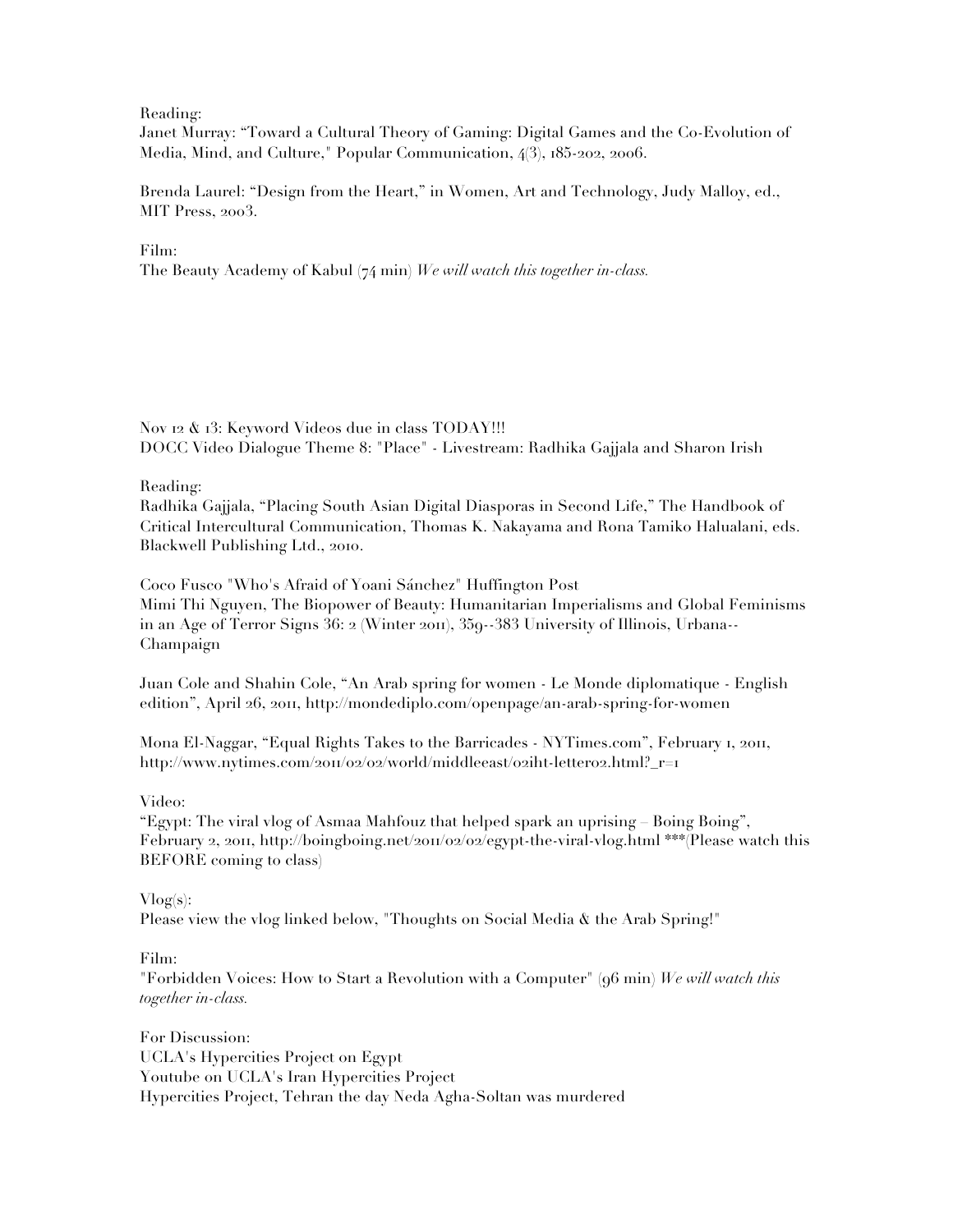Nov 19 & 20: DOCC Video Dialogue Theme 9: "Infrastructure" - Lucy Suchman and Katherine Gibson Graham

Film:

Forbidden Voices: How to Start a Revolution with a Computer (96 min) *we will watch this together in-class*

Lab: open

Nov 26 & 27: FALL RECESS no class

3 assignment to complete over break:

#1: watch DOCC Video Dialogue *Theme 11: "Archive"* Lynn Hershman and B. Ruby Rich

#2: Introduce yourself to Lynn Hershman's Agent Ruby from her film "Teknolust" HERE!! *Please interview Ruby about one of the themes from the course DOCC and post your thoughts about the interview and Ruby on our course Facebook page*.

#3: Post your thoughts on our DOCC video dialogue on "Archive" on our course Facebook page

Dec 3 & 4:

DOCC Video Dialogue *Theme 11: "Transformation"* Donna Haraway, Catherine Lord, and Beatrice daCosta

Lab:

*LAST LAB DAY! You will have all of lab time to work on your final "Key Learning Project" assignments. By the time you leave class today your project should be online and ready to share at our next meeting!*